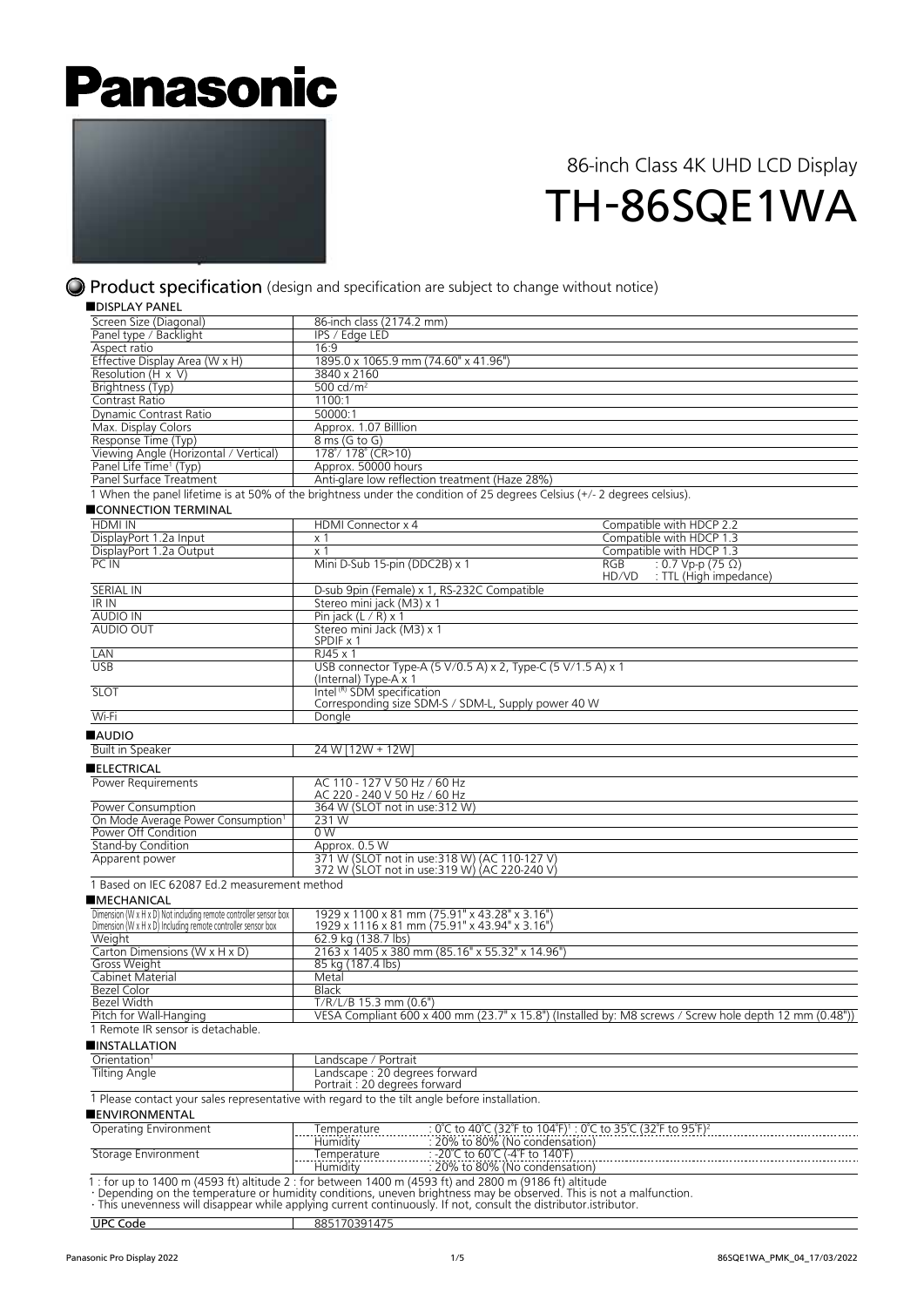#### **O** MAIN FEATURE

| Wireless Display                    | Yes        |
|-------------------------------------|------------|
| USB Media Player                    | Yes        |
| Data Cloning                        | <b>USB</b> |
| Multi display settings              | Yes        |
| Power on Screen Delay               | Yes        |
| Auto setting                        | Yes        |
| No signal power off                 | Yes        |
| HDMI power management (HDMI-Wakeup) | Yes        |
| <b>Button lock</b>                  | Yes        |
| Operation level control             | Yes        |
| Frame Creation                      | Yes        |
| Set up timer                        | Yes        |
| SERIAL control (RS232C)             | Yes        |
| <b>LAN</b> control                  | Yes        |
| HDMI CEC Compatible                 | Yes        |
| Crestron Connected™                 | Yes        |
| <b>SNMP</b>                         | Yes        |
| PJLink™                             | Yes        |
| Multi Monitoring & Control Software | Yes        |
| Memory Viewer                       | Yes        |
| HTML5 Browser                       | Yes        |
| HTML5 Browser auto-Launch           | Yes        |
| Real Time Clock                     | Yes        |
| Pixel shift                         | Yes        |
| <b>OSD Rotation</b>                 | Yes        |
| USB Auto-play (Type A&C)            | Yes        |
| Operating Time <sup>1</sup>         | 24h/day    |

1 Displaying a still image for a long time may cause burn-in (image persistence artifacts), it could be mitigated when display video image.

- Remote Control x 1 - IR Sensor x 1 - IR Sensor Holder<br>- Screw (for IR Sensor's Holder) x 2 - Power Supply Code<br>- Batteries x 2: AA/R6/LR6 type - Cable Clamper x 3<br>- Wi-Fi dongle x 1 - Extension Cable (for Wi-Fi dong

### O STANDARD (CERTIFICATIONS)

| <b>SAFETY</b><br>REGULATIONS           | EU/AUS/NZ/USA<br>CB Report (LVD; IEC62368-1 2nd Edition + EU/AUS/<br>NZ/USA Deviation)<br>EU Deviation : EN62368-1:2014 2nd Edition<br>AUS/NZ Deviation: AUS/NZ<br>AUS/NZS62368-1:2018<br>2nd Edition                                                                                                              |
|----------------------------------------|--------------------------------------------------------------------------------------------------------------------------------------------------------------------------------------------------------------------------------------------------------------------------------------------------------------------|
|                                        | USA Deviation<br>: UL62368-1-2014, 2nd Edition<br>UI Certification                                                                                                                                                                                                                                                 |
| <b>RADIATION</b><br><b>REGULATIONS</b> | EU : EMC test report [Class-A]<br>(CE; EN55032:2012/EN61000-3-2:2014/<br>FN61000-3-3:2013/FN55024:2010<br>IEC61000-4-2:2008 IEC61000-4-3:2010<br>IEC61000-4-4:2012 IEC61000-4-5:2005<br>IEC61000-4-6:2013 IEC61000-4-8:2009<br>IEC61000-4-11:2004)<br>AUS: RCM-CISPR32 test report [Class-A]<br>US : FCC [Class-A] |

#### **O WIRELESS LAN FUNCTION**

| Compliance standard    | IEEE 802.11 a/b/g/n Dual (Wireless LAN<br>Standerd protocol)<br>Wi-Fi CERTIFIED |
|------------------------|---------------------------------------------------------------------------------|
| Channel                | IEEE802.11a/b/g/n                                                               |
| Communication distance | Approx. 30 m (Depends on usage environment)                                     |

#### O REMOTE CONTROL TRANSMITTER

| Power Requirements                                  | DC 3 V (AA Size batteries x 2)                                |  |  |  |  |
|-----------------------------------------------------|---------------------------------------------------------------|--|--|--|--|
| Operating distance                                  | Approx. 7 m (22.9 ft) <sup>1</sup>                            |  |  |  |  |
| Weight                                              | Approx. 111 g (4 oz) including batteries                      |  |  |  |  |
| Dimemsions ( $W \times H \times D$ )                | $51 \times 161 \times 27$ mm ( $2" \times 6.4" \times 1.1"$ ) |  |  |  |  |
| 1 When operated directly in front of the IR sensor. |                                                               |  |  |  |  |

#### O OPTIONAL ACCESSORIES

| Early Warning Software <sup>1</sup><br>Basic license / 3-year license | ET-SWA 100 / 105 series<br>(Depending on the license type, the symbol<br>at the end of the part number is different.) |
|-----------------------------------------------------------------------|-----------------------------------------------------------------------------------------------------------------------|
| Wireless Presentation System                                          | Receiver Board TY-SB01WP                                                                                              |

**O DIMENSIONS** Cautions: This drawing is not a scale Units : mm (inches)



CONNECTION TERMINAL

O INCLUDED ACCESSORIES



1 Specifications and appearance are subject to change without notice.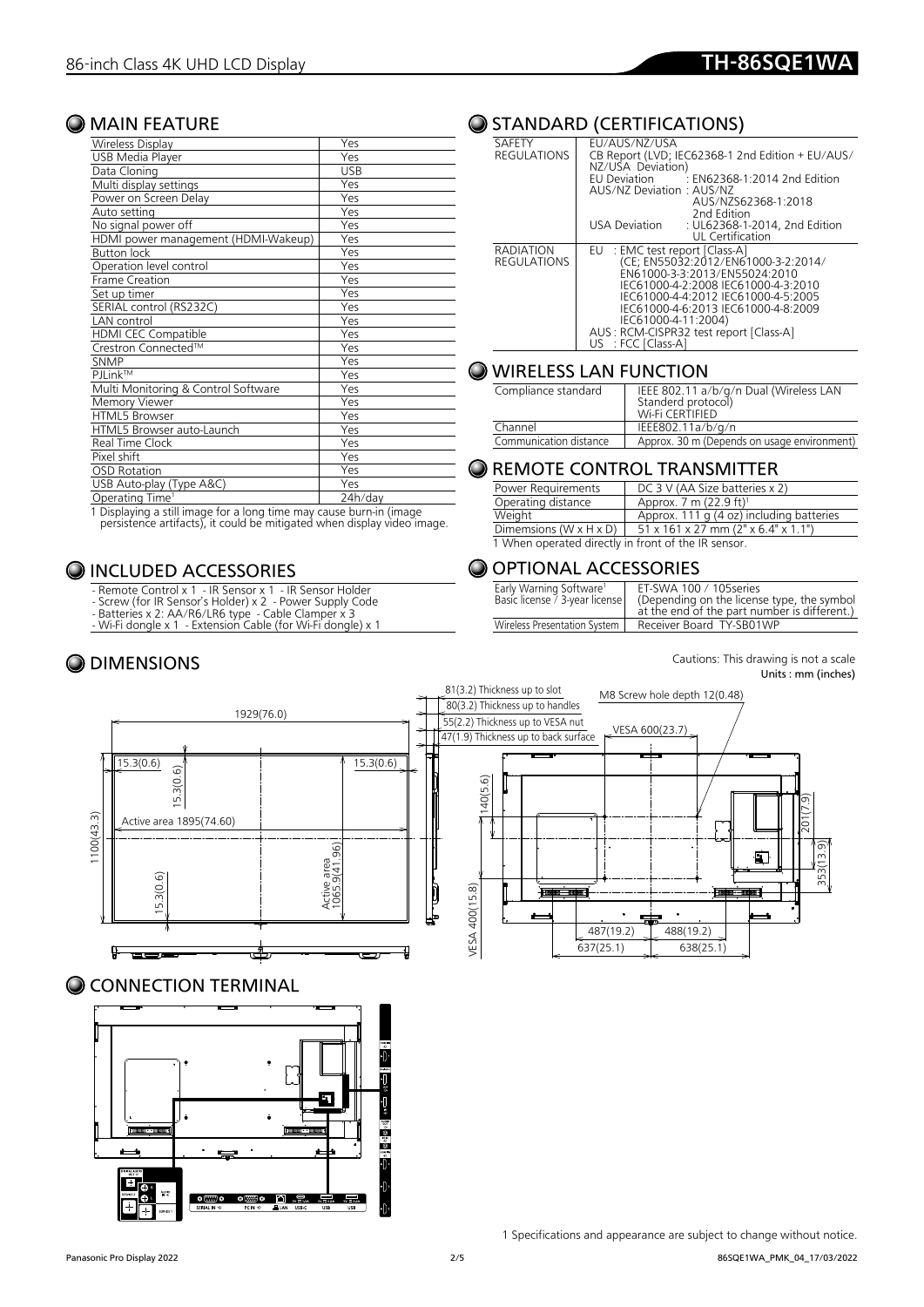## Supported signals & TV format

| Corresponding                      | Resolution                    |                     | Scanning frequency | Dot Clock                |                                |                                                      | Plug and Play supported signal             |                                                         |                                                         |  |
|------------------------------------|-------------------------------|---------------------|--------------------|--------------------------|--------------------------------|------------------------------------------------------|--------------------------------------------|---------------------------------------------------------|---------------------------------------------------------|--|
| Signal                             | (Dot)                         | Horizontal<br>(kHz) | Vertical<br>(Hz)   | frequency<br>(MHz)       | Format <sup>2</sup>            | <b>HDMI</b>                                          | DP                                         | Type-C                                                  | PC                                                      |  |
| 480/60i                            | 720(1440) x 480i <sup>1</sup> | 15.73               | 59.94              | 27                       | H/DP/TypeC                     | $\circ$                                              | O                                          | О                                                       |                                                         |  |
| 576/50i                            | 720(1440) x 576i <sup>1</sup> | 15.63               | 50                 | 27                       | H/DP/TypeC                     | $\circ$                                              | O                                          | O                                                       | $\sim$                                                  |  |
| 480/60p                            | 720 x 483                     | 31.47               | 59.94              | 27                       | H/DP/TypeC                     | $\circ$                                              | $\circlearrowright$                        | $\circ$                                                 | $\overline{\phantom{a}}$                                |  |
| 576/50p<br>720/60p                 | 720 x 576<br>1280 x 720       | 31.25<br>45         | 50<br>60           | $\overline{27}$<br>74.25 | H/DP/TypeC<br>H/DP/TypeC       | $\circ$<br>$\circ$                                   | $\circ$<br>$\circlearrowright$             | O<br>O                                                  |                                                         |  |
| 720/50p                            | 1280 x 720                    | 37.5                | 50                 | 74.25                    | H/DP/TypeC                     | $\circ$                                              | $\circ$                                    | $\circ$                                                 |                                                         |  |
| 1080/60i                           | 1920 x 1080i                  | 33.75               | 60                 | 74.25                    | H/DP/TypeC                     | $\circ$                                              | $\circ$                                    | O                                                       | ÷.                                                      |  |
| 1080/50i                           | 1920 x 1080i                  | 28.13               | 50                 | 74.25                    | H/DP/TypeC                     | O                                                    | $\circlearrowright$                        | O                                                       | $\overline{\phantom{a}}$                                |  |
| 1080/24p                           | 1920 x 1080                   | 27                  | 24                 | 74.25                    | H/DP/TypeC                     | $\circ$                                              | O                                          | O                                                       | $\overline{\phantom{a}}$                                |  |
| 1080/25p                           | 1920 x 1080                   | 28.13               | $\overline{25}$    | 74.25                    | H/DP/TypeC                     | $\bigcirc$                                           | $\circ$                                    | $\circ$                                                 | $\overline{\phantom{a}}$                                |  |
| 1080/30p                           | 1920 x 1080<br>1920 x 1080    | 33.75<br>67.5       | 30                 | 74.25                    | H/DP/TypeC                     | $\circ$<br>$\circ$                                   | $\circlearrowright$<br>О                   | O<br>О                                                  | ÷.                                                      |  |
| 1080/60p<br>1080/50p               | 1920 x 1080                   | 56.25               | 60<br>50           | 148.5<br>148.5           | H/DP/TypeC<br>H/DP/TypeC       | $\bigcirc$                                           | 0                                          | Ō                                                       | $\sim$                                                  |  |
| 2K/24p                             | 2048 x 1080                   | 27                  | 24                 | 74.25                    | H/DP/TypeC                     | $\sim$                                               | $\overline{\phantom{a}}$                   | $\overline{\phantom{a}}$                                | ÷                                                       |  |
| 2K/25p                             | 2048 x 1080                   | 28.13               | 25                 | 74.25                    | H/DP/TypeC                     | $\omega$                                             | $\omega$                                   | $\omega$                                                | $\omega$                                                |  |
| 2K/30p                             | 2048 x 1080                   | 33.75               | 30                 | 74.25                    | H/DP/TypeC                     |                                                      | $\sim$                                     |                                                         |                                                         |  |
| 2K/48p                             | 2048 x 1080                   | 54                  | 48                 | 148.5                    | H/DP/TypeC                     | $\blacksquare$                                       | $\overline{\phantom{a}}$                   | $\overline{\phantom{a}}$                                | $\overline{a}$                                          |  |
| 2K/60p                             | 2048 x 1080<br>2048 x 1080    | 67.5                | 60<br>50           | 148.5<br>148.5           | H/DP/TypeC<br>H/DP/TypeC       | $\omega$<br>$\sim$                                   | $\sim$<br>$\sim$                           | $\mathcal{L}_{\mathcal{A}}$<br>$\sim$                   | ÷,<br>$\overline{\phantom{a}}$                          |  |
| 2K/50p<br>3840 x 2160/24p          | 3840 x 2160                   | 56.25<br>54         | 24                 | 297                      | H/DP/TypeC                     | $\circ$                                              | $\circ$                                    | O                                                       | $\overline{\phantom{a}}$                                |  |
| 3840 x 2160/25p                    | 3840 x 2160                   | 56.25               | 25                 | 297                      | H/DP/TypeC                     | $\bigcirc$                                           | $\circ$                                    | O                                                       |                                                         |  |
| 3840 x 2160/30p                    | 3840 x 2160                   | 67.5                | 30                 | 297                      | H/DP/TypeC                     | $\circ$                                              | $\circ$                                    | O                                                       | ÷                                                       |  |
| 3840 x 2160/60p                    | 3840 x 2160                   | 135                 | 60                 | 594                      | H/TypeC                        | $\circ$                                              | $\sim$                                     | $\circ$                                                 | ÷.                                                      |  |
| 3840 x 2160/50p                    | 3840 x 2160                   | 112.5               | 50                 | 594                      | H/TypeC                        | $\circ$                                              | $\sim$                                     | O                                                       | ÷,                                                      |  |
| 4096 x 2160/24p                    | 4096 x 2160                   | 54                  | 24                 | 297                      | H/DP/TypeC                     | O                                                    | $\circ$                                    | O                                                       | $\overline{\phantom{a}}$                                |  |
| 4096 x 2160/25p<br>4096 x 2160/30p | 4096 x 2160<br>4096 x 2160    | 56.25<br>67.5       | 25<br>30           | 297<br>297               | H/DP/TypeC<br>H/DP/TypeC       | $\circ$<br>$\circ$                                   | $\circlearrowright$<br>$\circ$             | O<br>$\circ$                                            | $\overline{\phantom{a}}$<br>$\overline{a}$              |  |
| 4096 x 2160/60p                    | 4096 x 2160                   | 135                 | 60                 | 594                      | H/TypeC                        | $\circ$                                              | $\omega$                                   | O                                                       |                                                         |  |
| 4096 x 2160/50p                    | 4096 x 2160                   | 112.5               | 50                 | 594                      | H/TypeC                        | $\circ$                                              | ÷                                          | O                                                       | ÷,                                                      |  |
| 640 x 400/70                       | 640 x 400                     | 31.47               | 70.09              | 25.18                    | H/DP/TypeC/PC                  | $\omega$                                             | ÷.                                         | $\omega$                                                | ÷,                                                      |  |
| 640 x 400/85                       | 640 x 400                     | 37.86               | 85.08              | 31.5                     | H/DP/TypeC                     | $\overline{\phantom{a}}$                             | $\sim$                                     | $\sim$                                                  | $\overline{\phantom{a}}$                                |  |
| 640 x 480/60                       | 640 x 480                     | 31.47               | 59.94              | 25.18                    | H/DP/TypeC/PC                  | $\circ$                                              | $\circ$                                    | $\circ$                                                 | $\circ$                                                 |  |
| 640 x 480/67<br>640 x 480/73       | 640 x 480<br>640 x 480        | 35<br>37.86         | 66.67<br>72.81     | 30.24<br>31.5            | H/DP/TypeC/PC<br>H/DP/TypeC/PC | $\overline{\phantom{a}}$<br>$\overline{\phantom{a}}$ | $\overline{\phantom{a}}$<br>$\blacksquare$ | $\sim$<br>$\overline{\phantom{a}}$                      | $\overline{a}$                                          |  |
| 640 x 480/75                       | 640 x 480                     | 37.5                | 75                 | 31.5                     | H/DP/TypeC/PC                  | $\omega$                                             | $\omega$                                   | $\sim$                                                  | $\mathcal{L}$                                           |  |
| 640 x 480/85                       | 640 x 480                     | 43.27               | 85.01              | 36                       | H/DP/TypeC/PC                  | $\overline{\phantom{a}}$                             | $\sim$                                     | $\sim$                                                  | $\overline{\phantom{a}}$                                |  |
| 800 x 600/56                       | 800 x 600                     | 35.16               | 56.25              | 36                       | H/DP/TypeC/PC                  | $\omega$                                             | $\omega$                                   | $\mathcal{L}_{\mathcal{A}}$                             | $\mathcal{L}_{\mathcal{A}}$                             |  |
| 800 x 600/60                       | 800 x 600                     | 37.88               | 60.32              | 40                       | H/DP/TypeC/PC                  | O                                                    | $\circlearrowright$                        | O                                                       | $\circ$                                                 |  |
| 800 x 600/72                       | 800 x 600                     | 48.08               | 72.19              | 50                       | H/DP/TypeC/PC                  | $\overline{\phantom{a}}$                             | $\sim$                                     | $\overline{\phantom{a}}$                                |                                                         |  |
| 800 x 600/75                       | 800 x 600                     | 46.88               | 75                 | 49.5                     | H/DP/TypeC/PC                  | $\mathcal{L}$                                        | $\sim$                                     | $\mathcal{L}$                                           | $\sim$                                                  |  |
| 800 x 600/85<br>832 x 624/75       | 800 x 600<br>832 x 624        | 53.67<br>49.72      | 85.06<br>74.55     | 56.25<br>57.28           | H/DP/TypeC/PC<br>H/DP/TypeC/PC | $\overline{\phantom{a}}$<br>$\sim$                   | $\overline{\phantom{a}}$<br>$\sim$         | $\sim$<br>$\sim$                                        | $\overline{a}$<br>$\overline{a}$                        |  |
| 852 x 480/60                       | 852 x 480                     | 31.47               | 59.94              | 34.24                    | H/DP/TypeC                     | ٠                                                    | $\sim$                                     | $\sim$                                                  | $\overline{a}$                                          |  |
| 1024 x 768/50                      | 1024 x 768                    | 39.55               | 50                 | 51.89                    | H/DP/TypeC                     | $\bar{\phantom{a}}$                                  | $\sim$                                     | $\mathcal{L}_{\mathcal{A}}$                             | $\overline{a}$                                          |  |
| $1024 \times 768/60$               | 1024 x 768                    | 48.36               | 60                 | 65                       | H/DP/TypeC/PC                  | $\circ$                                              | $\circlearrowright$                        | O                                                       | $\circ$                                                 |  |
| 1024 x 768/70                      | 1024 x 768                    | 56.48               | 70.07              | 75                       | H/DP/TypeC/PC                  | $\sim$                                               | ÷                                          | $\mathcal{L}_{\mathcal{A}}$                             | ÷,                                                      |  |
| 1024 x 768/82                      | 1024 x 768                    | 65.55               | 81.63              | 86                       | H/DP/TypeC/PC                  | $\mathcal{L}_{\mathcal{A}}$                          | ÷.                                         | $\sim$                                                  | $\sim$                                                  |  |
| 1024 x 768/85<br>1066 x 600/60     | 1024 x 768<br>1066 x 600      | 68.68<br>37.64      | 85<br>59.94        | 94.5<br>53               | H/DP/TypeC/PC<br>H/DP/TypeC    | $\sim$<br>$\sim$                                     | $\sim$<br>$\sim$                           | $\overline{\phantom{a}}$<br>$\sim$                      | $\overline{\phantom{a}}$<br>$\mathcal{L}_{\mathcal{A}}$ |  |
| 1152 x 864/60                      | 1152 x 864                    | 53.7                | 60                 | 81.62                    | H/DP/TypeC/PC                  |                                                      |                                            |                                                         |                                                         |  |
| 1152 x 864/70                      | 1152 x 864                    | 63.99               | 70.02              | 94.2                     | H/DP/TypeC/PC                  |                                                      | $\sim$                                     |                                                         |                                                         |  |
| 1152 x 864/75                      | 1152 x 864                    | 67.5                | 75                 | 108                      | H/DP/TypeC/PC                  | $\mathcal{L}_{\mathcal{A}}$                          | $\mathcal{L}$                              | $\omega$                                                |                                                         |  |
| 1152 x 864/85                      | 1152 x 864                    | 77.09               | 85                 | 119.65                   | H/DP/TypeC/PC                  |                                                      |                                            | $\sim$                                                  |                                                         |  |
| 1152 x 870/75                      | 1152 x 870                    | 68.68               | 75.06              | 100                      | H/DP/TypeC/PC                  | $\omega$                                             | $\sim$                                     | $\omega$                                                | $\overline{\phantom{a}}$                                |  |
| 1280 x 720/60                      | 1280 x 720                    | 44.76               | 60<br>49.94        | 74.48                    | H/DP/TypeC/PC                  | $\sim$                                               |                                            | $\sim$                                                  | $\circ$                                                 |  |
| 1280 x 768/50<br>1280 x 768/60     | 1280 x 768<br>1280 x 768      | 39.55<br>47.7       | 60                 | 65.18<br>80.14           | H/DP/TypeC<br>H/DP/TypeC       | $\overline{\phantom{a}}$<br>$\overline{\phantom{a}}$ | $\omega$                                   | $\overline{\phantom{a}}$<br>$\mathcal{L}_{\mathcal{A}}$ |                                                         |  |
| 1280 x 768/60                      | 1280 x 768                    | 47.78               | 59.87              | 79.5                     | H/DP/TypeC/PC                  | $\overline{\phantom{a}}$                             | $\sim$                                     | $\sim$                                                  |                                                         |  |
| 1280 x 800/50                      | 1280 x 800                    | 41.2                | 50                 | 68.56                    | H/DP/TypeC                     |                                                      | $\sim$                                     | $\sim$                                                  |                                                         |  |
| 1280 x 800/60                      | 1280 x 800                    | 49.31               | 59.91              | 71                       | H/DP/TypeC                     | $\mathcal{L}_{\mathcal{A}}$                          | $\sim$                                     | $\sim$                                                  | $\sim$                                                  |  |
| 1280 x 800/60                      | 1280 x 800                    | 49.7                | 59.81              | 83.5                     | H/DP/TypeC                     | $\sim$                                               | $\sim$                                     | $\mathcal{L}_{\mathcal{A}}$                             | 0                                                       |  |
| 1280 x 960/60                      | 1280 x 960                    | 60                  | 60                 | 108                      | H/DP/TypeC/PC                  |                                                      |                                            |                                                         |                                                         |  |
| 1280 x 960/85<br>1280 x 1024/60    | 1280 x 960<br>1280 x 1024     | 85.94<br>63.98      | 85<br>60.02        | 148.5<br>108             | H/DP/TypeC<br>H/DP/TypeC/PC    | $\sim$<br>$\circ$                                    | ÷.<br>$\circ$                              | $\mathcal{L}_{\mathcal{A}}$<br>$\circ$                  | 0                                                       |  |
| 1280 x 1024/75                     | 1280 x 1024                   | 79.98               | 75.02              | 135                      | H/DP/TypeC/PC                  | $\overline{\phantom{a}}$                             | $\overline{\phantom{a}}$                   | $\overline{\phantom{a}}$                                |                                                         |  |
| 1280 x 1024/85                     | 1280 x 1024                   | 91.15               | 85.02              | 157.5                    | H/DP/TypeC/PC                  | $\mathcal{L}_{\mathcal{A}}$                          | $\mathbb{Z}^+$                             | $\mathcal{L}_{\mathcal{A}}$                             | $\mathcal{L}_{\mathcal{A}}$                             |  |
| 1360 x 768/60                      | 1360 x 768                    | 47.71               | 60.02              | 85.5                     | H/DP/TypeC                     |                                                      |                                            |                                                         |                                                         |  |
| 1360 x 768/60                      | 1360 x 768                    | 47.7                | 60                 | 84.72                    | H/DP/TypeC                     | $\overline{\phantom{a}}$                             | $\overline{\phantom{a}}$                   | $\mathcal{L}_{\mathcal{A}}$                             |                                                         |  |
| 1360 x 768/60                      | 1360 x 768                    | 47.72               | 59.8               | 84.75                    | H/DP/TypeC                     | $\omega$                                             | $\mathcal{L}$                              | $\omega$                                                |                                                         |  |
| 1366 x 768/50<br>1366 x 768/60     | 1366 x 768<br>1366 x 768      | 39.55<br>48.39      | 50<br>60.03        | 69.92                    | H/DP/TypeC<br>H/DP/TypeC       | $\sim$<br>$\mathcal{L}_{\mathcal{A}}$                | $\sim$<br>$\omega$                         | $\sim$<br>$\mathcal{L}_{\mathcal{A}}$                   | $\sim$                                                  |  |
| 1366 x 768/60                      | 1366 x 768                    | 48                  | 60                 | 86.71<br>72              | H/DP/TypeC                     | $\overline{\phantom{a}}$                             |                                            |                                                         |                                                         |  |
| 1366 x 768/50                      | 1366 x 768                    | 39.56               | 49.89              | 69                       | H/DP/TypeC                     | $\overline{\phantom{a}}$                             |                                            | $\sim$                                                  |                                                         |  |
| 1366 x 768/60                      | 1366 x 768                    | 47.71               | 59.79              | 85.5                     | H/DP/TypeC/PC                  | $\overline{\phantom{a}}$                             | $\sim$                                     | $\mathcal{L}_{\mathcal{A}}$                             |                                                         |  |
| 1400 x 1050/60                     | 1400 x 1050                   | 65.22               | 60                 | 122.61                   | H/DP/TypeC                     | $\overline{\phantom{a}}$                             | $\sim$                                     | $\omega$                                                |                                                         |  |
| 1400 x 1050/75                     | 1400 x 1050                   | 82.2                | 75                 | 155.85                   | H/DP/TypeC/PC                  | $\overline{\phantom{a}}$                             | $\sim$                                     | $\sim$                                                  | $\sim$                                                  |  |
| 1440 x 900/60                      | 1440 x 900                    | 55.47               | 59.9               | 88.75                    | H/DP/TypeC                     | $\sim$                                               | $\sim$                                     | $\sim$                                                  | $\overline{\phantom{a}}$                                |  |
| 1440 x 900/60<br>1600 x 900/50     | 1440 x 900<br>1600 x 900      | 55.92<br>46.3       | 60<br>50           | 106.47<br>97.05          | H/DP/TypeC/PC<br>H/DP/TypeC    | $\overline{\phantom{a}}$                             | $\sim$                                     | $\mathcal{L}_{\mathcal{A}}$                             | $\overline{\phantom{a}}$                                |  |
| 1600 x 900/60                      | 1600 x 900                    | 60                  | 60                 | 108                      | H/DP/TypeC                     | $\overline{\phantom{a}}$                             | $\sim$                                     | $\sim$                                                  | О                                                       |  |
| 1600 x 900/60                      | 1600 x 900                    | 55.99               | 59.95              | 118.25                   | H/DP/TypeC                     |                                                      | $\mathcal{L}_{\mathcal{A}}$                | $\mathcal{L}_{\mathcal{A}}$                             |                                                         |  |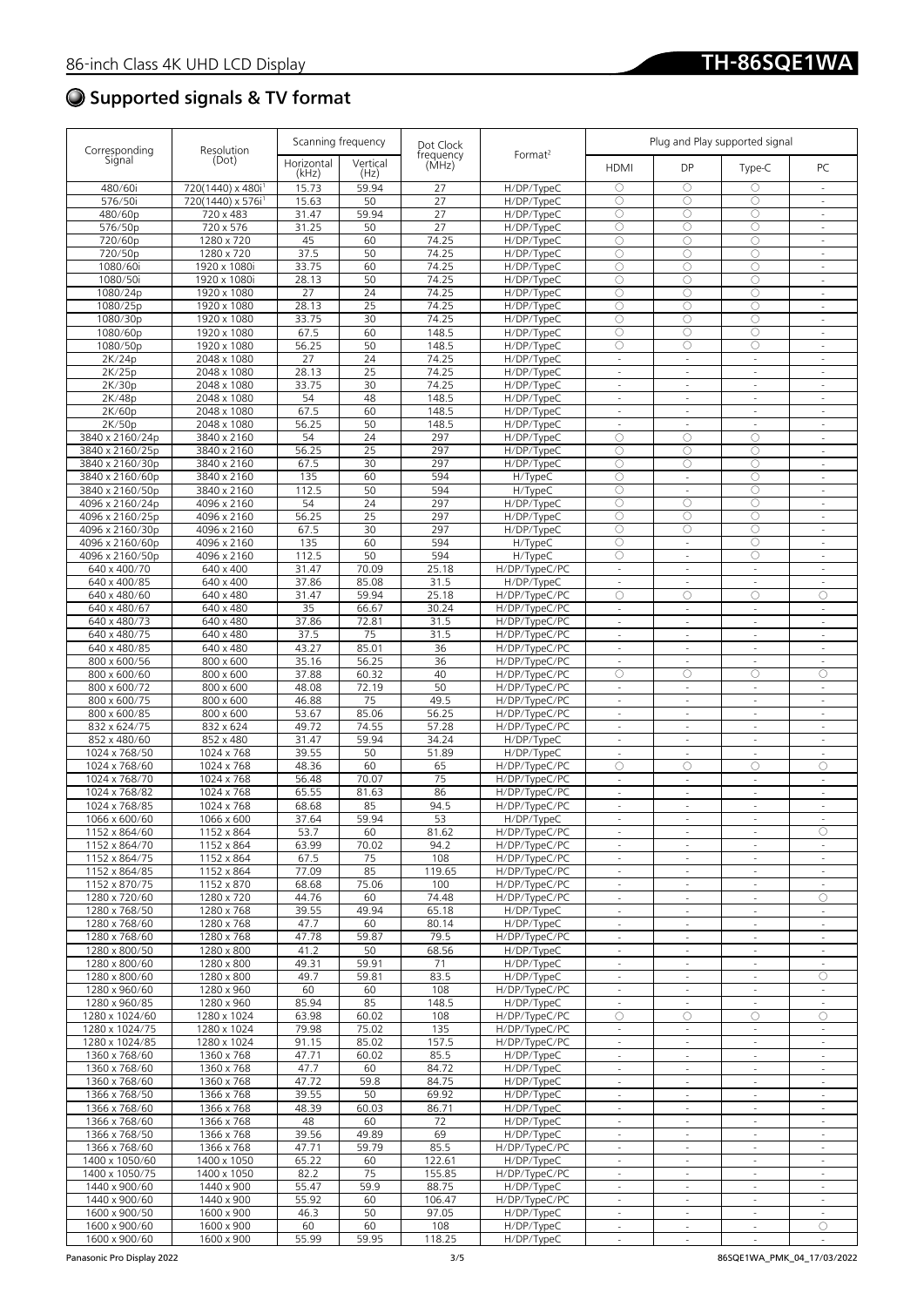| Corresponding<br>Signal | Resolution<br>(Dot) | Scanning frequency  |                  | Dot Clock          | Format <sup>2</sup> | Plug and Play supported signal |    |        |    |
|-------------------------|---------------------|---------------------|------------------|--------------------|---------------------|--------------------------------|----|--------|----|
|                         |                     | Horizontal<br>(kHz) | Vertical<br>(Hz) | frequency<br>(MHz) |                     | <b>HDMI</b>                    | DP | Type-C | PC |
| 1600 x 900/60           | 1600 x 900          | 55.92               | 60               | 119                | H/DP/TypeC          |                                |    |        |    |
| 1600 x 1200/60          | 1600 x 1200         | 75                  | 60               | 162                | H/DP/TypeC/PC       |                                |    |        |    |
| 1680 x 1050/60          | 1680 x 1050         | 65.29               | 59.95            | 146.25             | H/DP/TypeC          |                                |    |        |    |
| 1920 x 1080/60          | 1920 x 1080         | 66.59               | 59.93            | 138.5              | H/DP/TypeC          |                                |    |        |    |
| 1920 x 1080/60          | 1920 x 1080         | 67.5                | 60               | 148.5              | H/DP/TypeC/PC       |                                |    |        |    |
| 1920 x 1200/60          | 1920 x 1200         | 74.04               | 59.95            | 154                | H/DP/TypeC/PC       |                                |    |        |    |

1: Pixel-Repetition signal (dot clock frequency 27.0 MHz) only 2: Following characters are abbreviation of input terminals.

H : HDMI (HDMI 1, 2, 3, 4)<br>DP : Display Port<br>Type-C : USB Type-C<br>PC : D-sub RGB

3: Signals with ○ in the Plug and Play-supported signal column are the ones written in EDID (Extended Display Identification Data) of this unit.<br>For signals without ○ in the Plug and Play-supported signal column, resoluti

Note ●An auto detected signal format may be differently displayed from the actual input signal.

●The i symbols (example 1080i) means Interlaced signal.